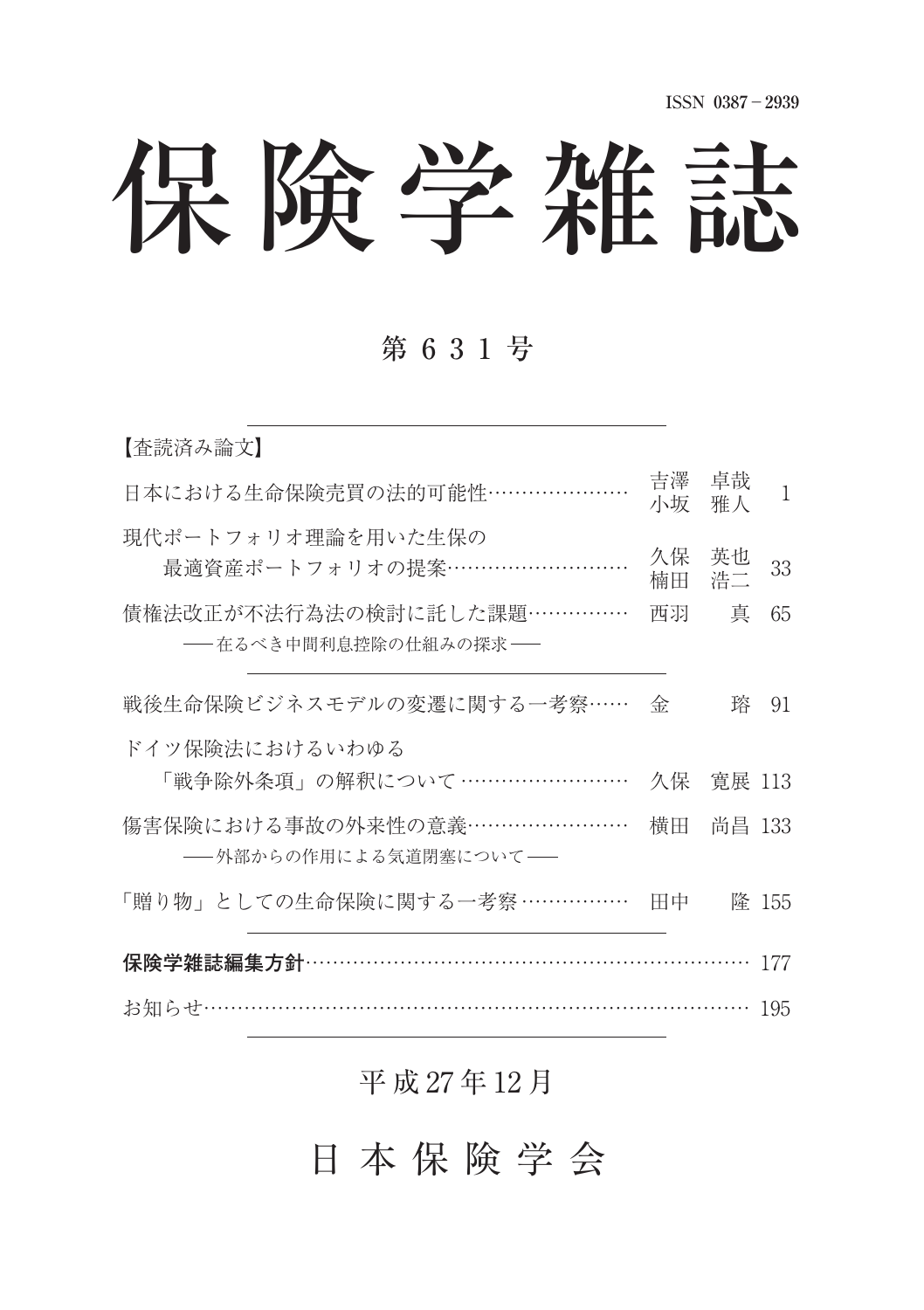| 保険学雑誌                                                                                                                                                                              |
|------------------------------------------------------------------------------------------------------------------------------------------------------------------------------------|
| 第 631 号                                                                                                                                                                            |
| 平成27年12月31日<br>- 発行                                                                                                                                                                |
| 《非壳品》                                                                                                                                                                              |
| 編集委員<br>中<br>浜<br>降<br>石<br>則<br>田 成<br>河本淳孝<br>澤 本 百 合<br>潘<br>憲<br>阿<br>安 井<br>晃<br>敏<br>編 集 兼<br>本 保 険 学 会<br>E.<br>発 行 者<br>東京都千代田区神田淡路町2-9<br>壺101-8335<br>公益財団法人損害保険事業総合研究所内 |
| 本保険学会<br>発 行 所<br>H.                                                                                                                                                               |
|                                                                                                                                                                                    |
| 東京都千代田区神田淡路町2-9<br>壺101-8335<br>公益財団法人損害保険事業総合研究所内<br>話 $(03)3255 - 5511$<br>雷<br>振替口座 00160-8-607601                                                                              |

印刷所 株式会社 松 涛 企 画 〠101-0051 東京都千代田区神田神保町 2 - 44 5 階